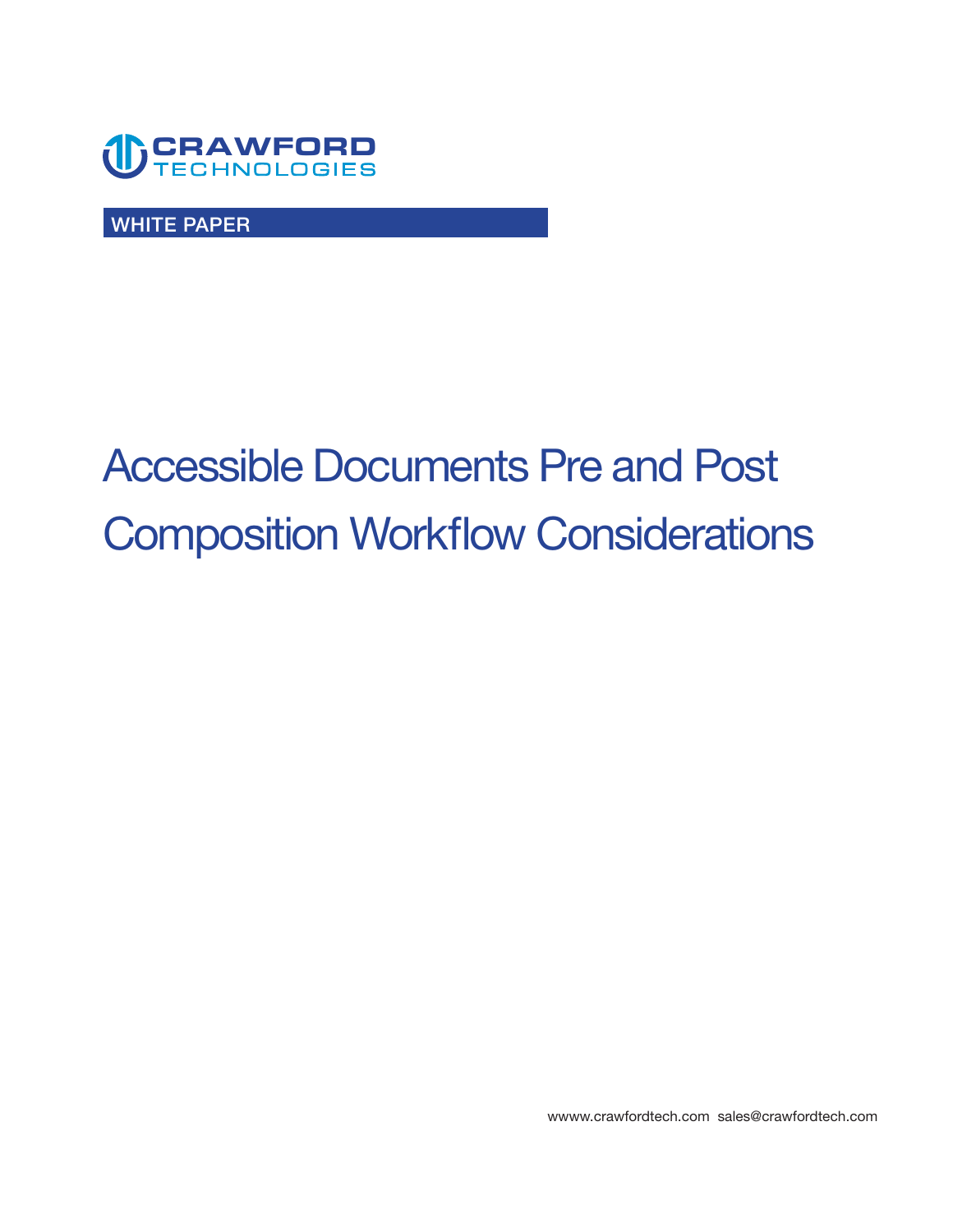**The topic of Document Accessibility is one that is getting a lot of attention these days…and for good reason. Upwards of 285 million people worldwide are blind or partially sighted. Over 30 million people in North America live with a visual impairment and, according to the National Eye Institute, that number is expected to double by 2020 due to the aging of the baby boomer generation.** 

**For these people, the ability to access bills, statements and other transactional documents means greater independence and customer satisfaction. For companies, accommodating customers who are blind, partially sighted, or cognitively disabled is not just good business, it's required by federal legislation. To accommodate compliance and support forward-thinking corporate initiatives, many organizations are looking for workable solutions for the delivery of billing statements and other transactional customer correspondence for these customers.** 

## **Accessibility is Required**

**For companies today, accommodating customers who are blind or partially sighted is required. For instance, the US Rehabilitation Act Section 508 requires businesses to make adjustments to the way they deliver their services so that disabled people can use them. Other examples of international legislation include the UK Equality Act, and the Accessibility for Ontarians with Disabilities Act (AODA) in Canada and EN-301-549 in the European Union. And tighter legislation that puts more onus on organizations to make documents more widely accessible is underway in many other countries as well.** 

#### **Universal Accessibility**

**How can you provide accessible documents? Formats range from traditional braille to large print, audio and e-text for physical delivery. For digital delivery, the most prominent method for transactional documents is Accessible PDF with variants PDF/UA and WCAG 2.0 AA Accessible PDF. We will refer to them collectively in this paper as PDF/UA; a "Universal Accessibility" document format developed for people with disabilities who require assistive technology to communicate. Through tags, metadata and special instructions, the PDF/UA standard provides accessibility for people with disabilities who use Assistive Technologies such as screen readers, screen magnifers, joysticks and other devices to navigate and read electronic content. With PDF/UA, blind or partially sighted individuals who use assistive technology are guaranteed equal access to information.** 

**Another requirement that many organizations need to meet is to display some of their documents in HTML, and for this, accessibility can be built into the documents when the HTML is created. While Accessible HTML is far more diffcult for enterprises to use for paper document replacement, however, it is the preferred format by most recipients, especially as mobile device usage grows.** 

**Over 30 million people in North America live with a visual impairment and that number is expected to double by 2020.** 

**Accommodating customers who are visually impaired is not just good business, it's required by federal legislation.**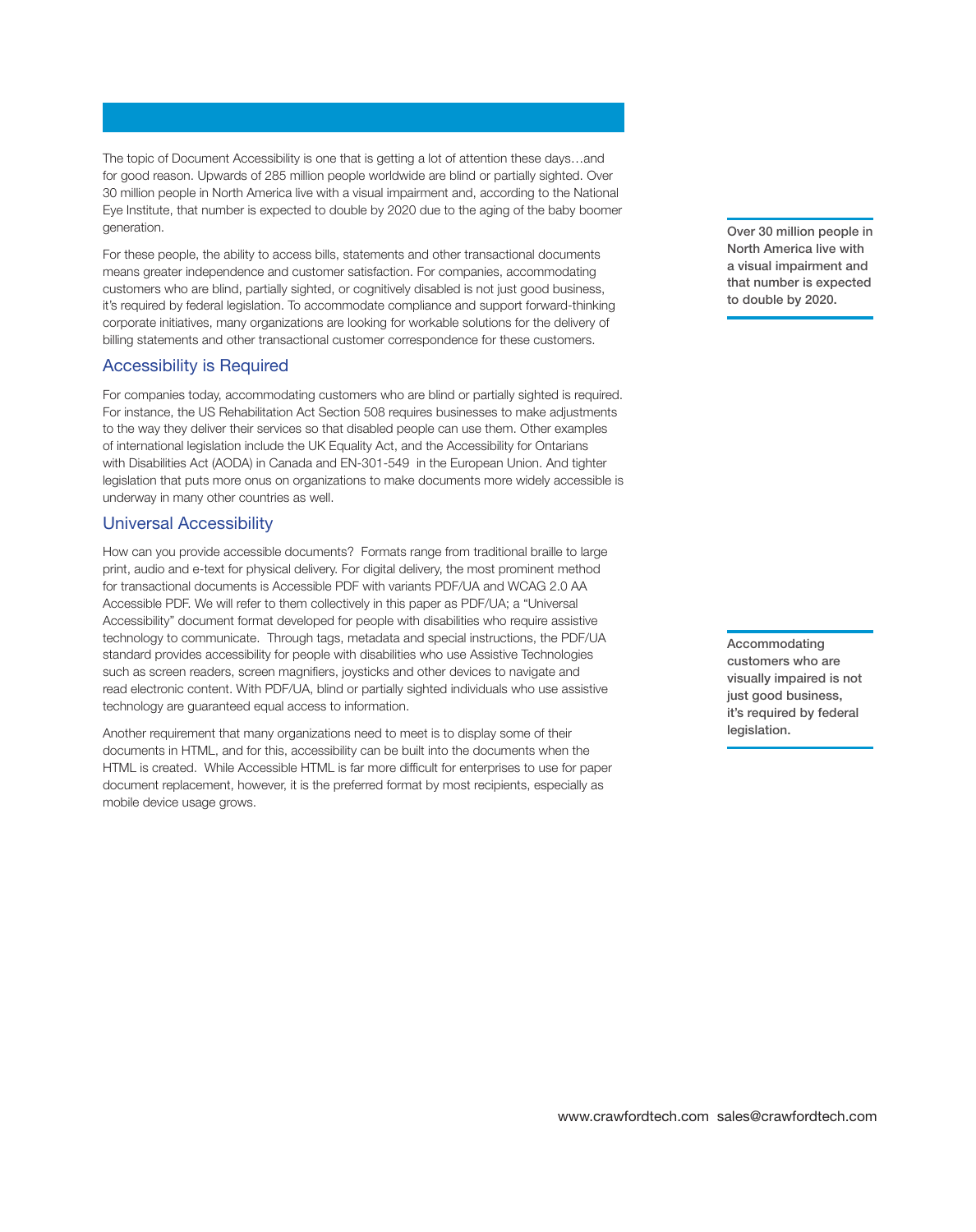# **Contrasting Approaches to Accessibility Workfows**

**There are two prevailing approaches to provide reasonable accommodations for accessible invoices, statements, policies and other customer correspondence: 1) at document composition time and 2) using a post composition process.** 

## *At Composition*

 $\mathbf{a}$ 

**Some composition tools simply do not create accessible documents, so for these systems, a post-composition approach needs to be used. Other document composition tools like OpenText Exstream, CSF, DOC1 and GMC Inspire have varying capabilities when it comes to creating assessable documents, but none are great at creating PDF/UA. Each application formats data and content elements for common transactional documents like invoices, statements and policies. These document composition tools are driven by templates that induct data as well as static information so that they get merged together to create the fnal output; typically in a production print format such as AFP or PostScript.** 

**By extension, organizations can increase the scope of their document composition efforts to include the creation of accessible documents concurrently with those being created for printing**  and archiving. With the expanded workflow, programmers create the needed templates and **include the necessary tags to create and add accessible capability in the design structure. The composition software adds the tagged information to the critical headings, tables, images and paragraphs prior to emitting the documents for output.** 

**Some applications need to create documents in HTML instead of PDF. When these documents are created with an interactive composition tool, then having accessibility capabilities in the tool is desired. If they are going to be created in a batch process, then a post composition method will most likely be required. This is because it is not a good idea to archive documents in HTML for any length of time due to future browser compatibility concerns, so HTML creation will be best done during retrieval from the repository.** 

# *'Accessibility' should not be just an afterthought*

**One of the advantages of using an at-composition approach is that accessibility is built into the standard composition process. This makes 'accessibility' not just an afterthought, but part of the primary design of every document. The organization also benefts from extending the value of their existing software investment.** 

**The additional effort to include accessibility during document composition does, however, add signifcant scope, expense, time and resource requirements to the process. Depending on the volume demand and workfow, additional staff may be needed. Programmers will also need additional training and ongoing education regarding the evolving requirements and technologies associated with accessibility.** 

**Popular document composition tools have varying capabilities for assessable documents, but none are great at creating PDF/UA.**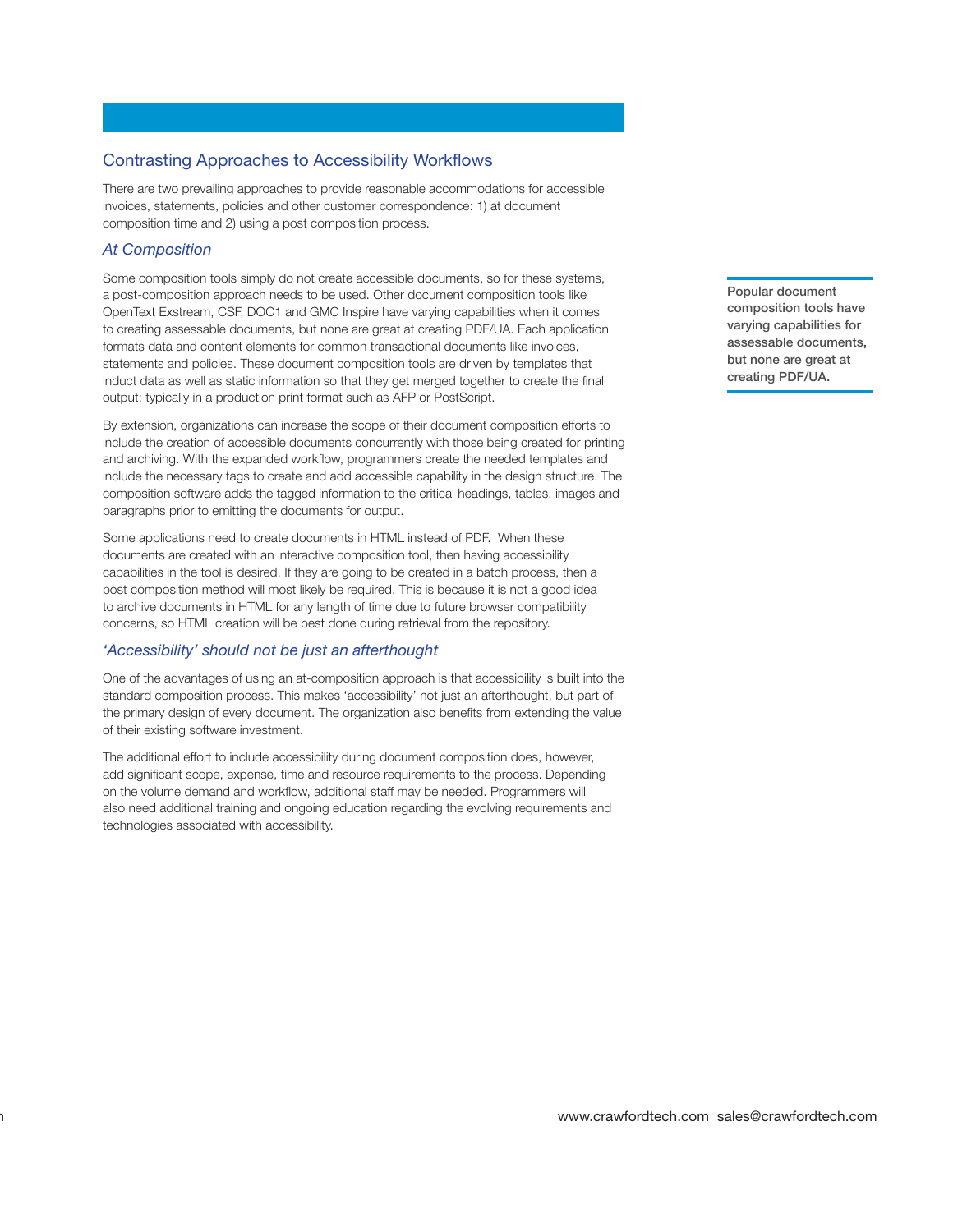#### *Workfow Considerations*

There are two types of document workflows to consider for accessibility: structured and **unstructured. Structured documents are normally created by composition software based on templates that contain formatting and business rules. After creation, they are delivered to customers by mail or electronically. The electronic delivery normally involves placing the document in a repository for customers to retrieve and view them over the internet.**  Unstructured documents come from a variety of sources, often created by office tools such as **MS Word, or output from purpose-built applications.** 

**This paper focuses on the challenges in delivering the structured documents, often called transactional documents in accessible format for electronic delivery. Knowing which documents need tagging is often diffcult to determine without an extended preference management system in place, so many organizations fnd it necessary to tag all documents they create to be sure that no customers are missed. Even with a preference management system in place, it might be necessary to tag for all formats,since the gap between composition and viewing usage can be months or years, and the recipients' needs may have changed over that period of time.** 

**In a post-composition workfow, the accessibility tagging step needs to be placed somewhere between the composition step and the delivery to the customer. If the documents are being placed in a repository for customers to access, then the tagging can take place before the documents are stored in the repository or done dynamically when a customer retrieves the documents.** 

**For documents that are delivered by email or simply plugged into a web site, then the tagging needs to take place before they are sent in the email or stored in the web site folders.** 

**An area where the composition approach fails is when multiple composition systems are used to create a single document. This happens when marketing or educational messages are created by an external product such as MessagePoint and then embedded in documents created in another composition system. It also occurs when multiple documents or document segments are combine during delivery to the recipient.** 

#### *Storage Considerations*

**Another consideration is that using an at-composition approach can often result in a signifcant increase in storage demand. Emitters found in most document composition software are great**  at creating production print files in protocols like AFP, but have never been very efficient in **creating individual document PDFs. Indeed, a jump in typical fle size from 800K or so to over a gigabyte is not uncommon.** 

**Consider also that organizations can no longer simply store their legacy documents in highly compressed AFP fles that have templates, fonts and resources that are stored separately. Instead, a PDF/UA document must be stored that has all of that information and metadata buried inside of each fle. For large enterprise organizations this can result in many terabytes of increased storage and the additional expense for hardware, management and backup quickly becomes a major concern.**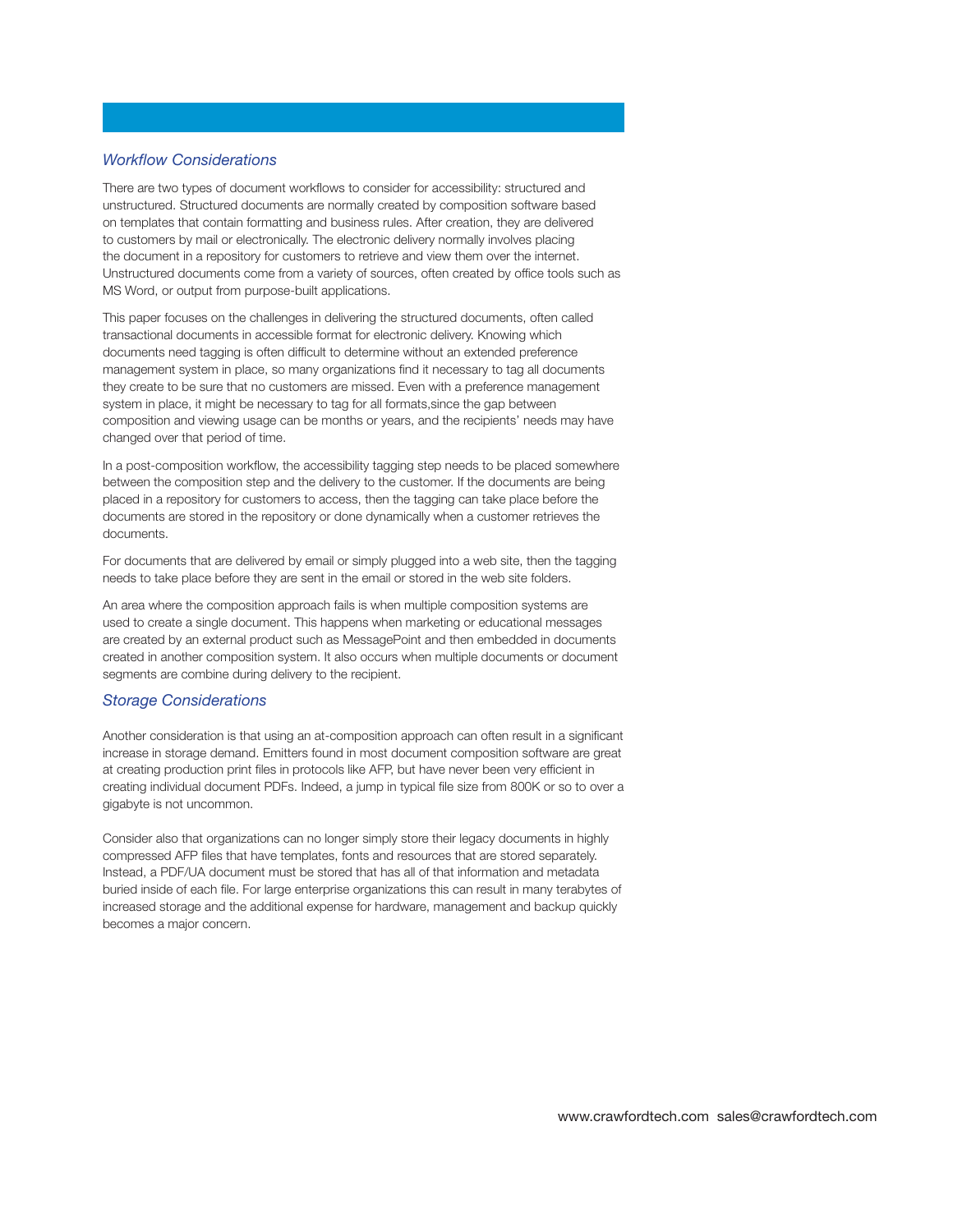# **Day-forward or back-fle?**

**An at-composition approach may work for a day-forward approach, but making older documents compliant can be problematic. In this case, you could consider the effort a "re-composition" approach with multiple fles and composition templates that will require modifcation and update. And even after that back fle of legacy documents has been reengineered, there is no guarantee the entire process will never be required again. Indeed, there are a number of changes to legislation pending currently (from a potential "WCAG 3.0" to and level AAA in the future) that could require organizations to once again go back and remediate those documents all over again and republish them. This is a real possibility that organizations can face. We know of a government organization that built their accessibility architecture around WCAG 1.0, and when S508 was upgraded to WCAG 2.0 level AA, it necessitated a tremendous amount of rework.** 

## *Post-Composition Approach*

 $\mathbf{a}$ 

**Another approach to accessible document creation is done using a post-composition approach that adds the required tags and features after the document has been created. Document reengineering tools (like those from CrawfordTech) do the modifcation after the fact, using production print fles (like AFP, PDF, Metacode or PCL) as the source. A template is created that includes intelligent rules-based tagging of all the elements that can be in the document. In much the same manner as sighted people, the system programmatically 'looks' for elements like logos, headings, paragraphs and images, and then sets anchors and triggers to the information located in the fle itself. Once identifed, appropriate action is taken to present that information in an accessible format.** 

## *Automatic Structured Document Tagging*

**How does it work? The system ingests a production print fle and automatically identifes key elements in the document; for example, the frst heading, the second heading, paragraphs, graphics, and so forth.** 

**Consider a typical telephone bill. Most likely there will be a logo at the top, then a heading that says "this is a bill," perhaps some other sub-headings, some paragraph text, and perhaps an infographic. All of these elements are identifed from the original print fle, and once determined, triggers an appropriate event to happen based on predefned rules. That event could be to tag it as a heading, or a paragraph, or an image, and so on.** 

**In short, a post-composition approach interrogates the document fle, scans the information, tags each element, adds alternative text to images and sets the reading sequence. Once completed, the system then creates an accessible PDF or HTML. When a recipient invokes assistive technology, the reader will know the location, content and context of each heading, paragraph, table, list element and image. The markers inside the PDF or HTML drive the assistive technology to identify the context of the information. This makes it possible for the recipient to utilize Assistive Technology to fully understand the document.** 

**A post-composition approach adds the required tags and features after the document has been created.**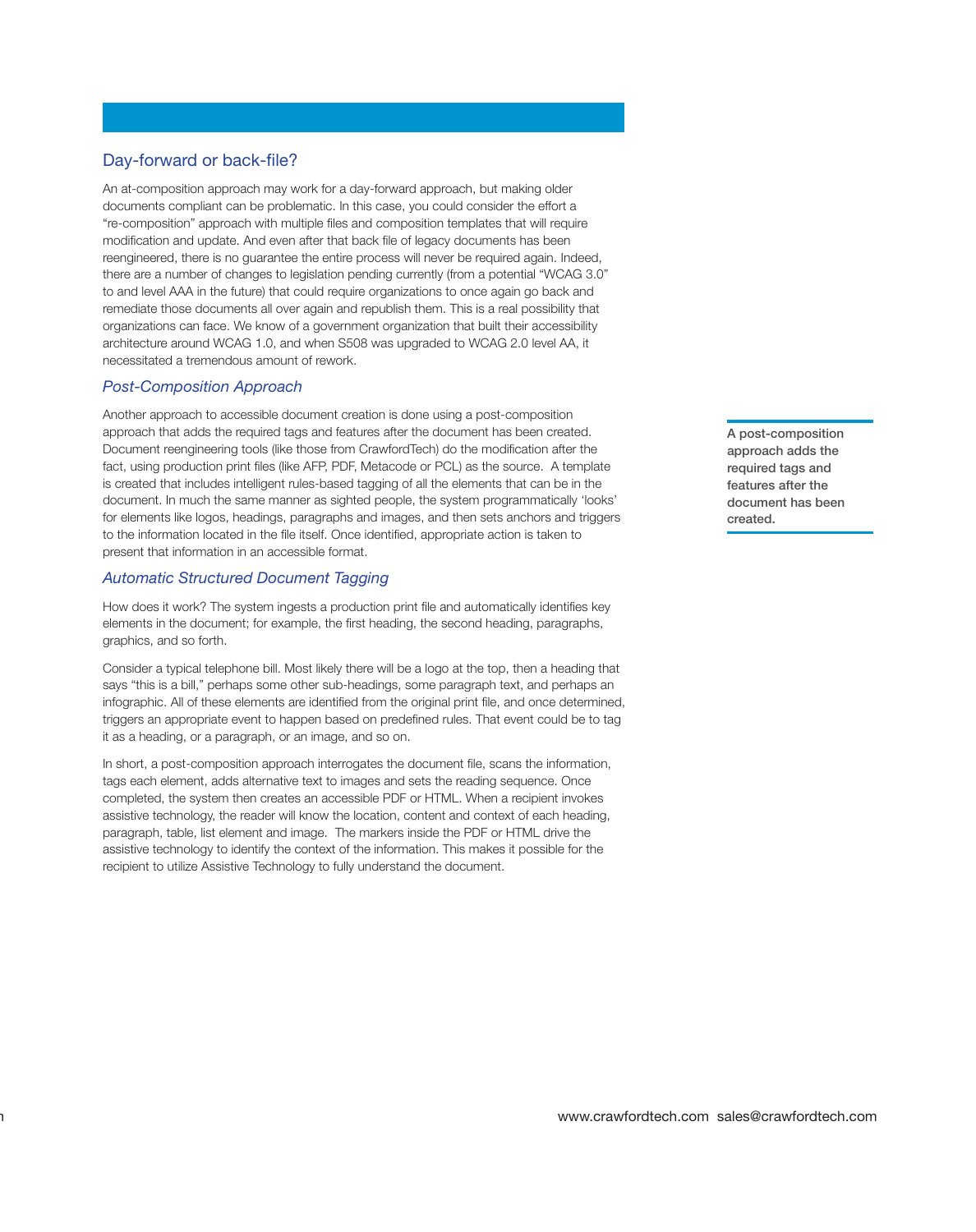#### *Before or after archive*

**This post-composition process can be done before documents are stored in a repository, or it can be done dynamically when the documents are being retrieved for viewing and repurposing. In essence, this creates accessible documents on demand; creating documents when you need them as opposed to creating every document in an accessible format without knowing whether or not you will eventually need it that way.** 

**This is an important advantage over an at-composition approach, especially when meeting ever-evolving regulatory requirements on accessibility. For example, there are a number of changes pending that will affect the level of requirements for WCAG compliance. Accommodating those potential changes and updates would be time-consuming and expensive using an at-composition approach. Using post-composition, all the changes can be done globally in lieu of making changes to every single template and recreating the documents.** 

#### *Best Practices*

**One example of an organization using a post-composition process to accommodate the creation of accessible documents is Canada Post. When the Canadian Federal Government passed legislation, (Omnibus Bill C-78) which added requirements to provide document accessibility accommodations, Canada Post was chosen to provide secure delivery of Government of Canada Pensioner documents, including direct deposit statements, newsletters, and tax forms.** 

#### *How it Works*

**Files provided by the Government of Canada need to be composed, processed and distributed to pensioners within 24 hours; this includes the requirement to make all the documents accessible. In order to meet the requirements, thousands of documents are converted as a post-process to PDF/UA. Manual accommodation upon request is not possible because of the volumes of documents that must be sent. As the target recipients are aging pensioners, there is a higher chance of vision loss or vision disability. Therefore, all documents to be presented need to be in an accessible format to meet reasonable accommodation requirements.** 

**Canada Post used the Crawford Technologies' Professional Services team to provide a solution and assist in the implementation of the post-composition process. A variety of tools were used, including our PRO Designer Accessible PDF GUI, to tag documents with read order, set up key headers, paragraphs and tables, and add alternative text to images so the content can be easily navigable when using an assistive technology. Content with personal and private information is now easily accessible. This means that** 

**blind and partially sighted individuals, or those with cognitive disabilities will no longer need to depend on another person to read or review these communications. Accessible documents are created at hundreds of pages per second, allowing Canada Post to take structured system output fles and make them accessible quickly and seamlessly.**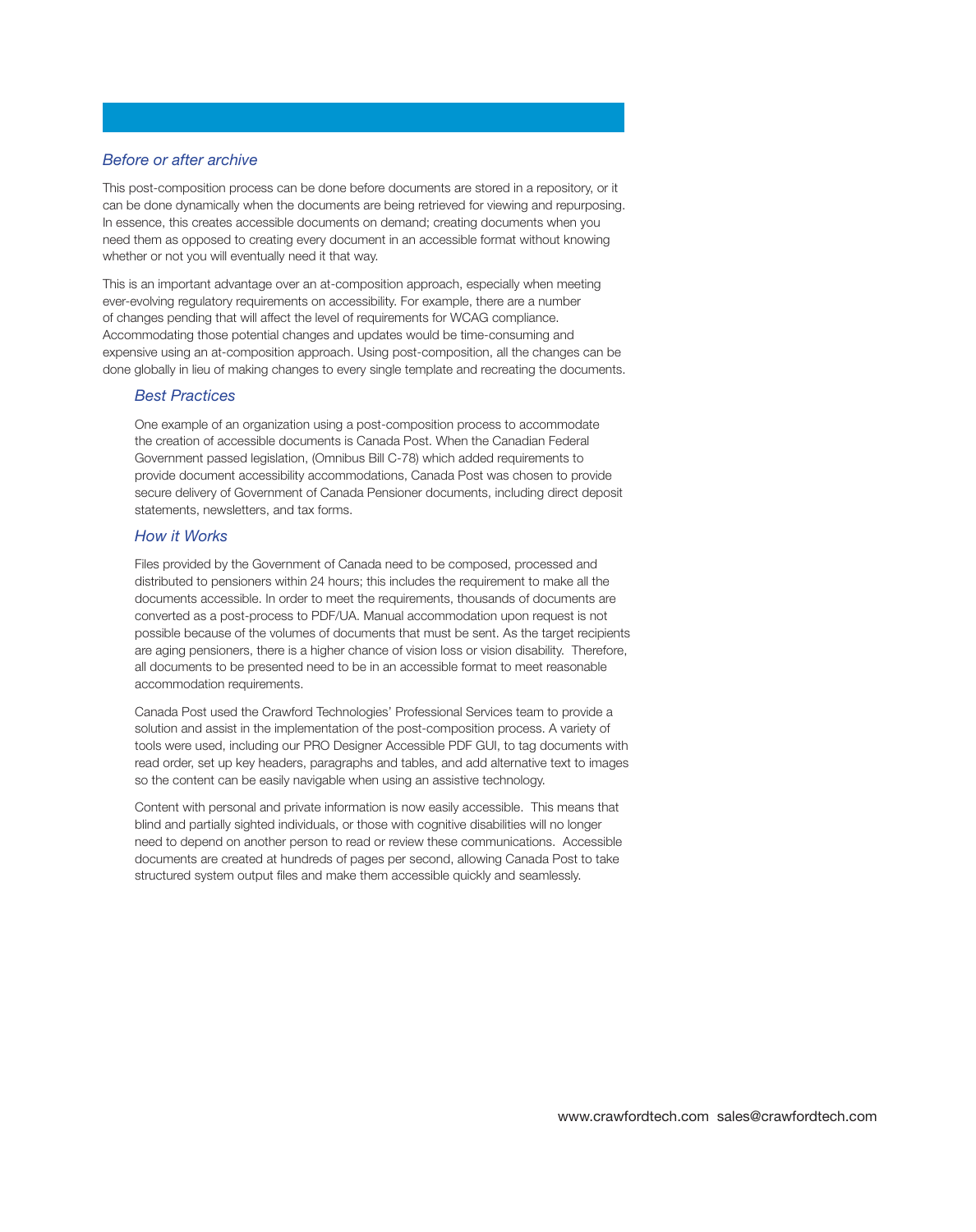#### *Post-Composition Advantages*

**In summary, the use of a post-composition approach to converting documents into accessible formats include the following:** 

- **• Storage costs are kept to a minimum**
- **• Documents currently in archives can be easily supported**
- **• Accessibility strategies can be future-proofed against technology and regulation changes**
- **• Structured and unstructured documents can use the same approach**
- **• Documents created by any composition software can be supported**
- **• Compound documents can be easily supported**
- **• All accessible formats can be generated, based on recipients' needs**
- **• Customer preferences can be honored when creating accessible documents**
- **• Both Accessible PDF and Accessible HTML documents can be created from a single stored document**

## **The MasterONE Approach**

 $\mathbf{a}$ 

**One proven post-composition approach is MasterONE, the Crawford Technologies accessibility architecture. MasterONE is an architecture comprised of several CrawfordTech tools that ingest, interrogate, tag and present documents in a variety of accessible formats, including PDF/UA and Accessible HTML. Until now, there has never been a universal accessibility workfow and architecture that allows the conversion of any document type into any accessible format.** 

**The MasterONE architecture allows the accessibility design work for structured documents to be done once for all your past and future documents. A GUI tool is used to create the accessibility rules. Then when required, those rules are used for conversion into formats like PDF/UA, Accessible HTML5, braille, large print, e-text and audio. MasterONE accepts all standard print stream formats (including AFP, PDF, PostScript, Metacode, PCL, and others) so there's no need to recompose the output or go back to originating applications. The approach supports batch and interactive processing, and has many workfow and integration options that allows the components to be plugged into any workfow process in any environment, regardless of the platform you are using.** 

**In June of 2017, MasterONE was extended to support the automated tagging of unstructured documents quickly and cost-effectively with the Auto Tagging for Accessibility technology. This will be the topic of another white paper, however it is important to know that this architecture**  can now efficiently handle virtually all documents created in an organization.

**The MasterONE architecture allows the accessibility design to be done once for all your past and future documents.**